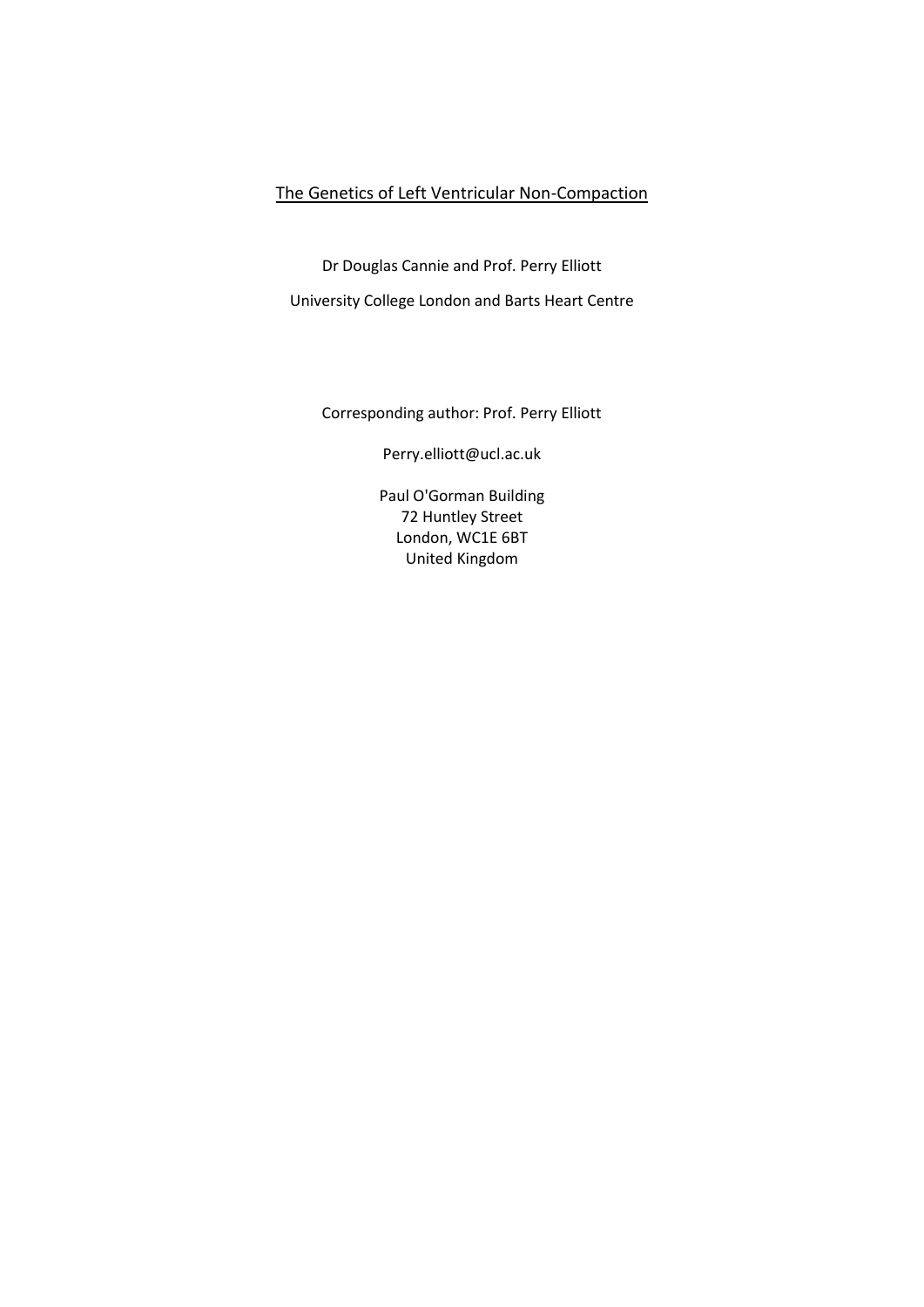#### LVNC Genetics

#### **Abstract**

Purpose of review: This article summarises current understanding of the genetic architecture underpinning left ventricular non-compaction (LVNC) and highlights the difficulty in differentiating LVNC from hypertrabeculation seen in normal, healthy individuals, that caused by physiological adaptation or that seen in association with cardiomyopathy phenotypes.

**Recent findings**: Progress has been made in better defining the LVNC phenotype and those patients who may benefit from genetic testing. Yield of diagnostic genetic testing may be low in the absence of syndromic features, systolic dysfunction and a family history of cardiomyopathy. Sarcomeric gene variants are most commonly identified but a wide-range of genes are implicated, emphasising the high degree of heterogeneity of studied cohorts.

**Summary**: More accurate phenotyping and genotype-phenotype correlation is required to better characterise the genetic architecture of LVNC.

Keywords: non-compaction, genetics, hypertrabeculation, cardiomyopathy

#### Introduction

Left ventricular non-compaction (LVNC) is a complex, heterogenous, morphological abnormality of the myocardium, defined by the presence of prominent left ventricular trabeculae and deep intertrabecular recesses.<sup>1</sup> Originally described as a consequence of arrested cardiac morphogenesis,<sup>2</sup> LVNC occurs as a genetic trait often in association with congenital heart defects and different cardiomyopathy phenotypes. A lack of robust criteria for differentiation from normal anatomic variants and secondary increases in trabecular mass mean that it has also been reported in normal healthy individuals or as an acquired reversible trait. When differentiation between pathology, normal variation and physiological adaptation is uncertain, the term hypertrabeculation rather than non-compaction is often used. When associated with LV hypertrophy, LV dilatation with systolic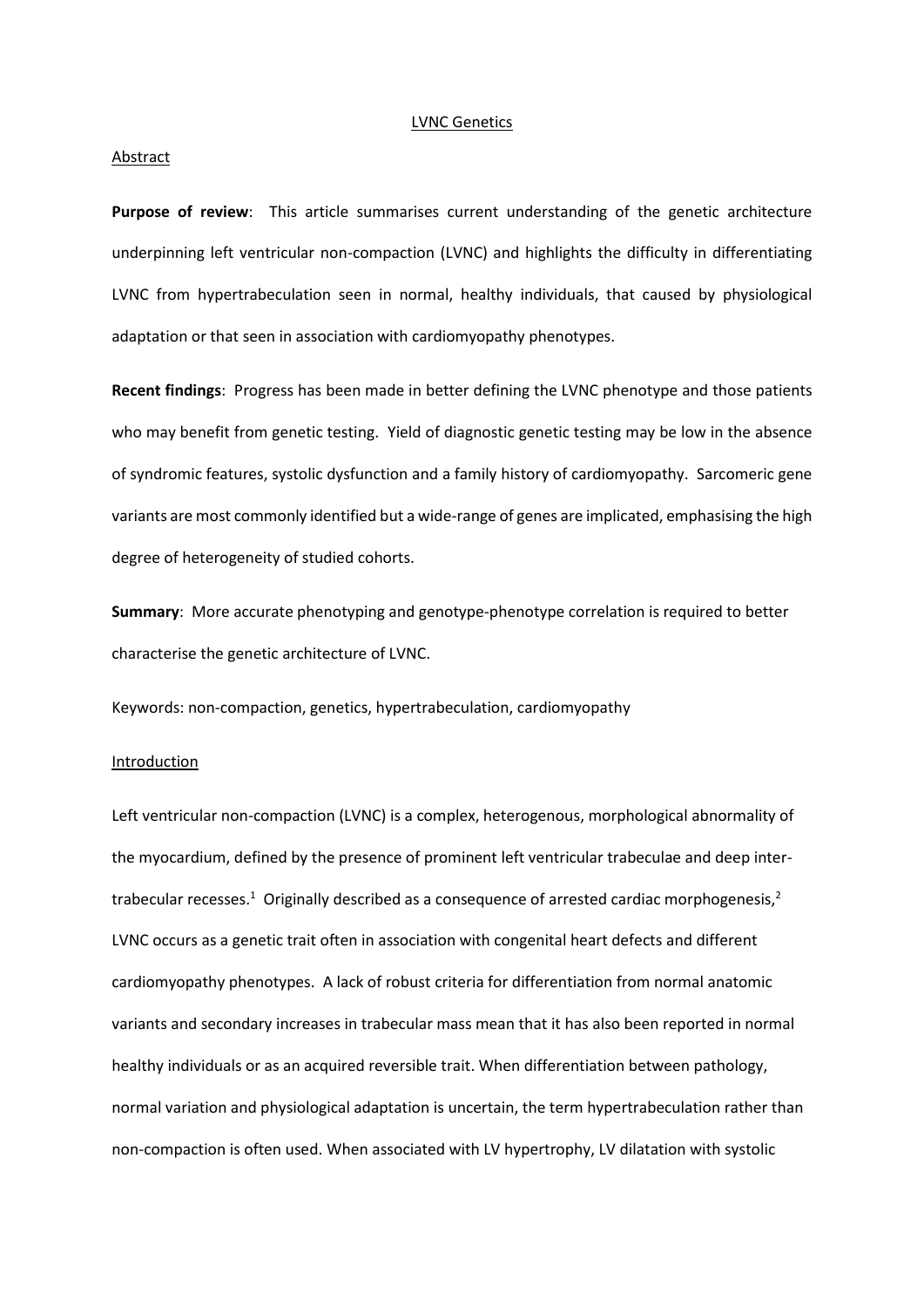impairment, or restrictive physiology, the term non-compaction cardiomyopathy is sometimes used but again lacks a universal definition.

### Definitions

Non-compaction as a concept refers to an abnormal ventricular morphology characterised by the coincidence of a thin outer layer of normal or 'compacted' myocardium with an inner 'noncompacted' layer consisting of prominent muscular trabeculae and intra-trabecular recesses that communicate with the ventricular cavity. The term derives from the normal processes by which muscular trabeculae, formed during early embryogenesis, coalesce and form mature myocardium. Non-compaction, in this sense, implies a premature arrest of this process that results in persistence of an abnormal trabecular architecture which is present at birth. As cardiomyocytes are terminally differentiated cells, new trabecular formation cannot occur in the adult heart, but increases in ventricular mass can occur by hypertrophy of existing cardiomyocytes.

Non-compaction is most frequent in the apex of the left ventricle (**figure 1**) but may occur in both ventricles or, rarely, be confined to the right ventricle. Numerous diagnostic criteria for LVNC using different imaging modalities have been proposed, but with no accepted gold standard.<sup>3-5</sup> As a consequence, reported prevalence rates differ substantially.

In a recent systematic review and meta-analysis of studies reporting LVNC prevalence in adults, a total of 59 papers reporting 67 distinct cohorts were analysed.<sup>6</sup> Two-thirds reported patients with cardiac disease and the rest were population-representative volunteers, healthy controls, athletes and patients with no known cardiac disease. The prevalence of LVNC varied as a function of imaging modality, diagnostic criteria and study population. Cardiac magnetic resonance imaging was more sensitive than transthoracic echocardiography with a 12-fold higher reported frequency across all cohorts. Irrespective of the imaging modality, athletes, healthy controls and patients without cardiac disease had the highest prevalence of LVNC.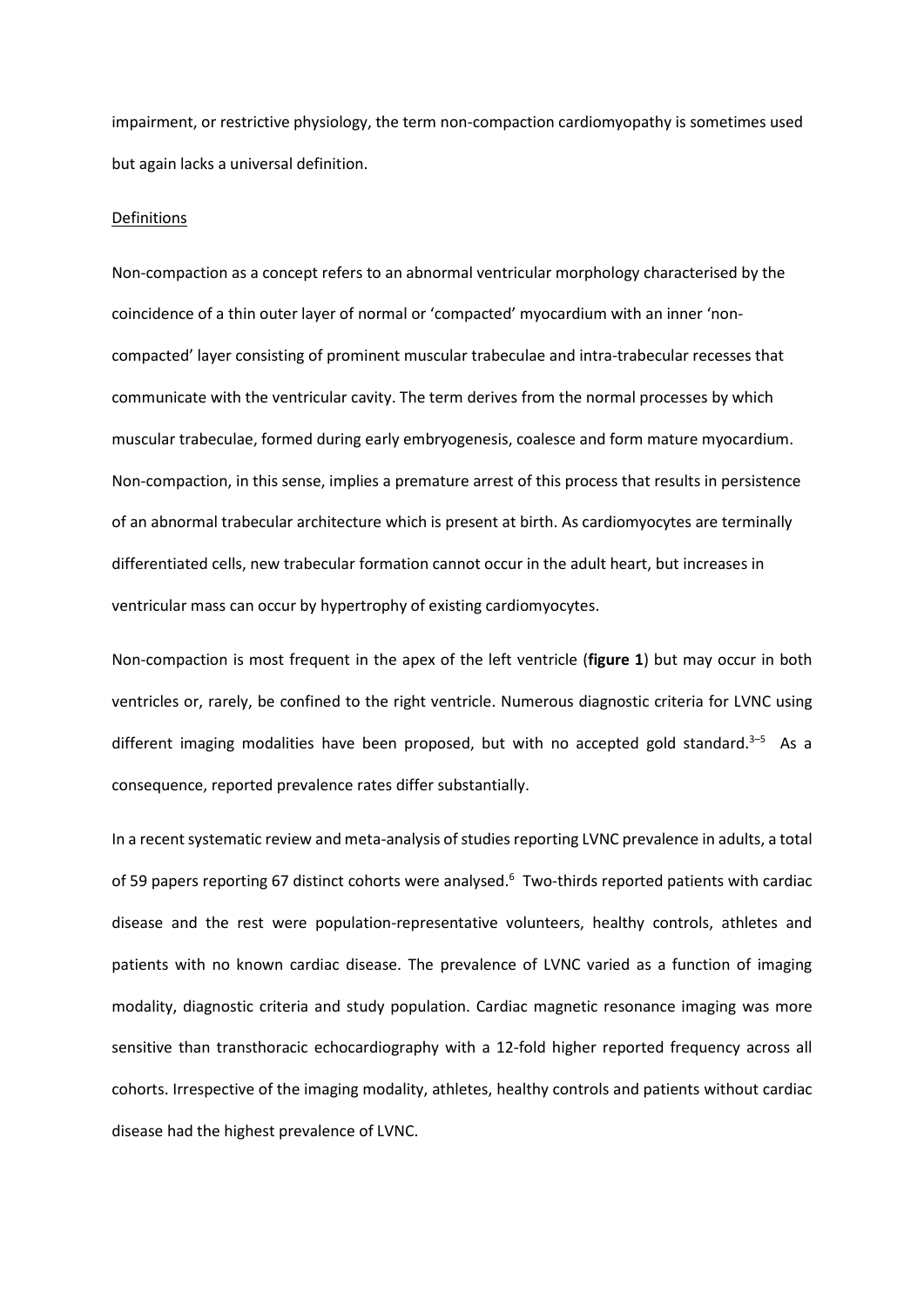The occurrence of a supposedly abnormal phenomenon in so many normal healthy people and individuals with non-cardiac disease seems implausible and illustrates the extreme caution required when diagnosing LVNC, particularly in situations where physiological remodelling of the ventricle results in prominent rather than architecturally abnormal ventricular trabeculae. Normal ethnic variation in ventricular morphology also needs to be considered.<sup>7</sup>

#### The Genetic Architecture of LVNC

In spite of nosological confusion, LVNC is described as a familial trait and causative genetic variants are described in approximately one-third of patients with the condition.<sup>8-11</sup> Variants in a wide-range of genes have been reported in association with hypertrabeculation **(table 1**<sup>12</sup>**).** Recent studies have served to clarify these findings and provide insight into genetic risk factors.

A recent systematic review assessed 561 LVNC patients with pathogenic variants across 172 studies.<sup>13</sup> Variants in 66 genes were implicated in the development of LVNC with *MYH7* the most frequent, seen in one quarter of patients. Children were more likely to have LVNC associated with syndromes with complex genotypes, X-linked inherited conditions, mitochondrial and chromosomal defects. They were more likely to have congenital heart defects, neuromuscular symptoms and major adverse cardiovascular events (MACE). In comparison, adults displayed autosomal dominant inheritance of predominantly sarcomere genes with lower rates of MACE. These findings underline important aetiological and clinical differences between paediatric and adult populations with LVNC.

In a recent retrospective cohort of 327 unrelated adults and children with LVNC, 32% were found to carry a pathogenic variant.<sup>14</sup> These variants ranged across 22 known cardiomyopathy genes, 82% of which affected cardiac sarcomeric proteins; *MYH7*, *MYBPC3* and *TTN* variants were most frequent. Sixteen percent of the cohort reported a family history of cardiomyopathy without a pathogenic variant found, suggesting that yield may increase with better genotype-phenotype correlation to guide pathogenicity classification. Conversely, a third of patients with a pathogenic variant had no family history, highlighting the potential importance of genetic testing in apparently sporadic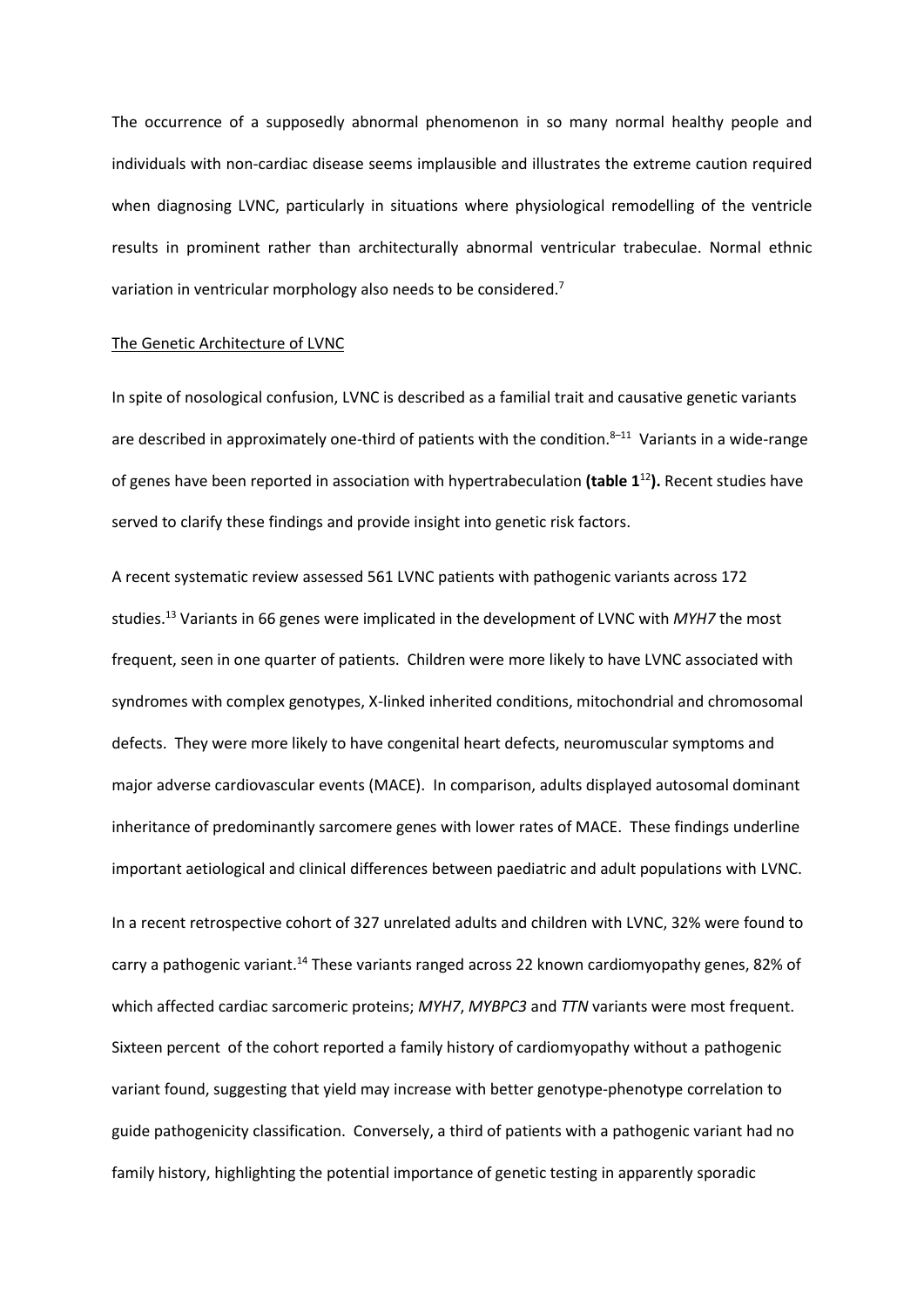disease. No difference in risk of MACE was observed among adults with genetic versus sporadic disease. However, not all patients received the full 45-gene panel and the panel lacked potentially important genes such as *FLNC* and *NKX2-5*. A significant difference in MACE was observed between children with and without a pathogenic variant.

A third study aimed to understand the yield of genetic testing in family members, reviewing 473 relatives of 113 index patients with LVNC.<sup>15</sup> Fifty eight percent of relatives of probands with a pathogenic variant also carried a pathogenic variant, with 63% of these demonstrating a cardiomyopathy phenotype. Using clinical screening alone, only 29% of relatives had features of cardiomyopathy. This shows the value of genetic testing over and above clinical tests in identifying a population at risk as well as the variable and incomplete disease penetrance of pathogenic variants. Affected relatives had less severe phenotypes than probands, offering the opportunity to initiate early, potentially preventive therapy.

The yield of genetic testing in adults outside the context of family screening was examined in a smaller study.<sup>16</sup> Thirty five unrelated patients underwent genetic testing with a 193-gene panel including mitochondrial genes. Only 3 patients (9%) were found to have a pathogenic variant, two in *NKX2-5* and one in *TBX5*. No pathogenic variants were found in patients with isolated LVNC in the absence of cardiac dysfunction or syndromic features. The absence of sarcomeric genes is notable and may be linked to the exclusion of patients presenting for family screening. A further 26% of the cohort were identified as having variants of unknown significance, again highlighting the need for better genotype-phenotype correlation to guide variant classification.

### New candidate genes for LVNC

A prospective study of 95 unrelated adult LVNC patients underwent a 107-gene panel with a yield of 52 pathogenic or likely pathogenic variants in 40 patients using American College of Genetic Medicine criteria (42%).<sup>17,18</sup> As in other cohorts, a significant proportion of pathogenic variants were found in *TTN* (19%) and in *MYH7* (10%). However, 10% of variants were seen in *HCN4* and 8% in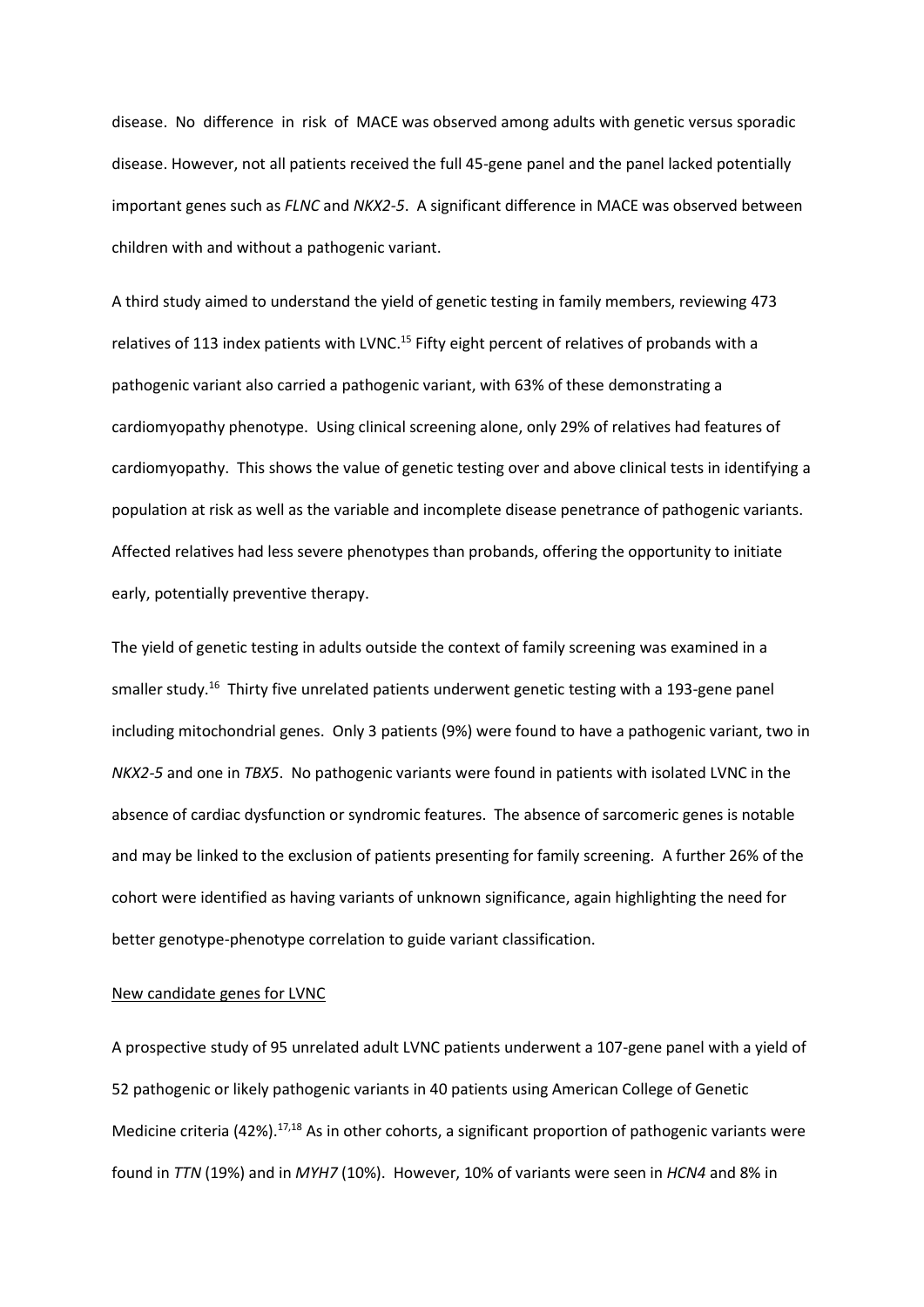RYR2. Both genes have been implicated in the development of hypertrabeculation <sup>19–21</sup>, but they are not consistently part of the gene panels used in cohort studies.

*HCN4* encodes the hyperpolarisation-activated cyclic nucleotide-gated channel 4, responsible for the 'funny' current in the sinoatrial node. Initially associated with familial sinus bradycardia, there is increasing evidence of its involvement in a syndrome of bradycardia, mitral valve defects, aortic dilatation and hypertrabeculation.<sup>19,20</sup> Hypertrabeculation may, be a physiological response to bradycardia and, of note, 3 of the 5 patients with *HCN4* variants in the cohort reported by Richard et al. presented with bradycardia. One family underwent segregation analysis with 2 family members found to have isolated bradycardia and 2 with bradycardia in addition to LVNC.

*RYR2* exon 3 deletions have been reported in association with LVNC in patients with catecholaminergic polymorphic ventricular tachycardia (CPVT) and bradycardia.<sup>21</sup> The cardiac ryanodine receptor is an essential Ca2+ release channel of the sarcoplasmic reticulum, playing a central role in excitation-contraction coupling in cardiomyocytes. The patients identified by Richards et al. are classified as isolated LVNC but the presence or absence of features of bradycardia, LV systolic dysfunction or CPVT are not specifically discussed. The possibility remains that hypertrabeculation is a response to bradycardia, arrhythmia or systolic dysfunction in these patients.

*ACTC1* is a sarcomeric gene encoding for the cardiac protein α-actin. Variants in *ACTC1* are associated with a non-compaction phenotype, seen in 7% of patients in a recent large systematic review. *ACTC1* pathogenic variants resulted in less LV dilatation than other sarcomere variants and, along with *MYH7*, conferred the lowest risk of MACE.. 13 A novel variant in *ACTC1* was recently reported as co-segregating in a family with co-existent hypertrophic cardiomyopathy, noncompaction and transmural crypts.<sup>22</sup> ACTC1 variants have also been associated with LVNC and septal defects $^{23}$  and LVNC and arrhythmias. $^{24}$ 

#### Phenotypic Overlap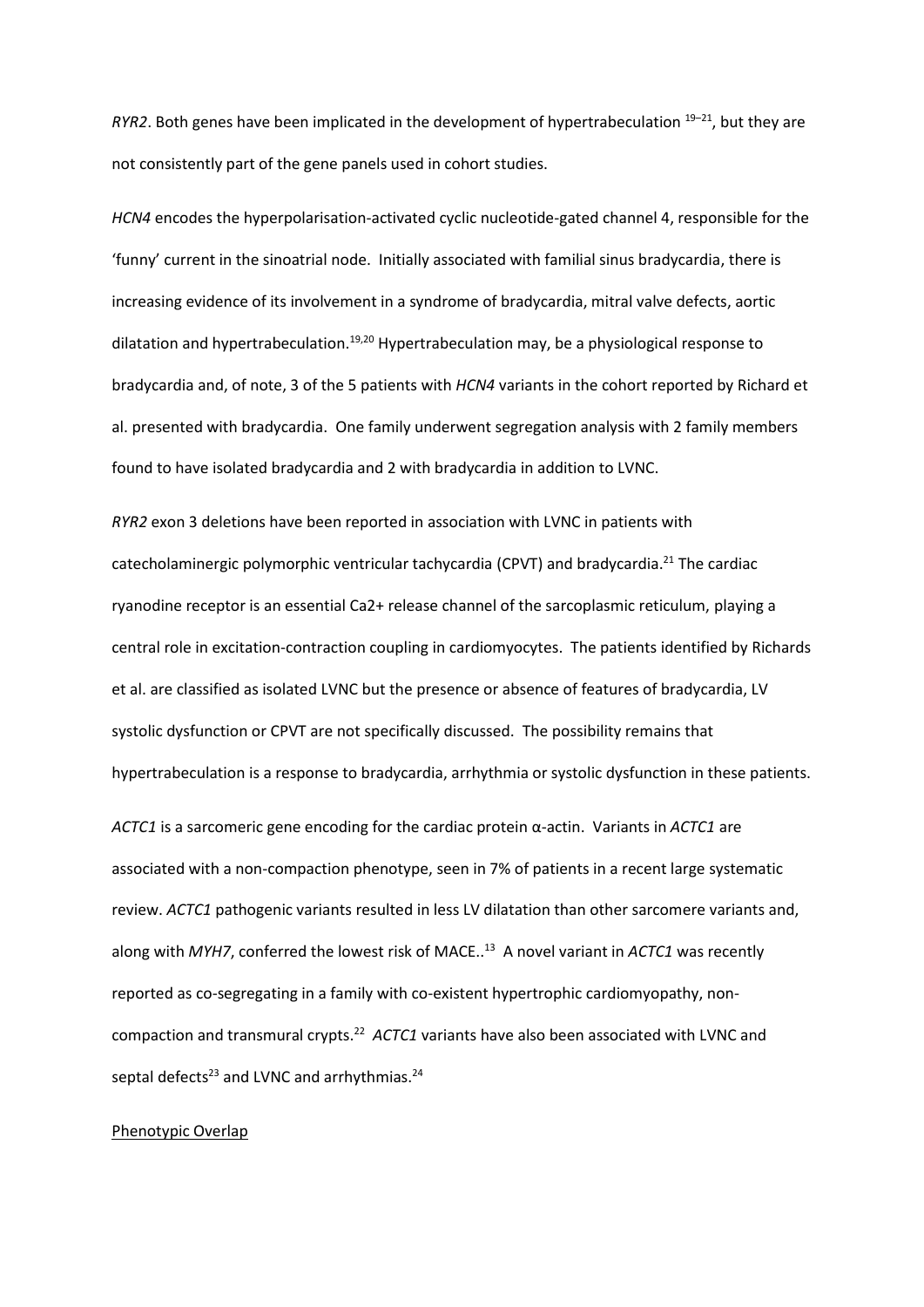In 2006, The American Heart Association defined LVNC as a genetic cardiomyopathy.<sup>25</sup> However, more recent guidelines do not treat it as a disease entity independent from other cardiomyopathies, suggesting, instead, that clinicians use gene panels for the cardiomyopathy identified in association with the LVNC phenotype.<sup>26</sup> Phenotypic overlap with other cardiomyopathies is reflected in the genetic basis of specific disease subtypes. For example, truncating mutations in the *TTN* gene are the most frequent genetic cause of dilated cardiomyopathy (DCM) $^{27,28}$  and a high prevalence of *TTN*tv mutations is therefore unsurprising where LVNC cohorts are, for example, comprised of patients with left ventricular systolic dysfunction and dilatation.<sup>17,29</sup>

Recent studies have attempted to subclassify LVNC patients by associated cardiac phenotype. A paediatric LVNC cohort of 65 individuals were sub-categorised as isolated LVNC (30/65), LVNC cooccurring with cardiomyopathy (25/65) or LVNC co-occurring with cardiovascular malformation. The overall yield of a cardiomyopathy gene panel was 9% (6/65) with no pathogenic variants found in the isolated LVNC group.<sup>30</sup>

#### Precision Medicine

Genetic research offers a glimpse of a future where both clinical and genetic features combine to produce tailored management strategies and personalised risk assessment. Mutations in certain genes may be predictors of MACE in LVNC and thus require individualised management and followup.

In a small cohort of LVNC patients diagnosed using cardiac MRI or at post-mortem, left ventricular function improved over time with optimal-medical therapy in patients without a pathogenic variant but worsened in those with a pathogenic variant. The suggestion that genotype-negative patients may have reversible disease could have important consequences for patients in whom an implantable cardiac defibrillator is considered. 31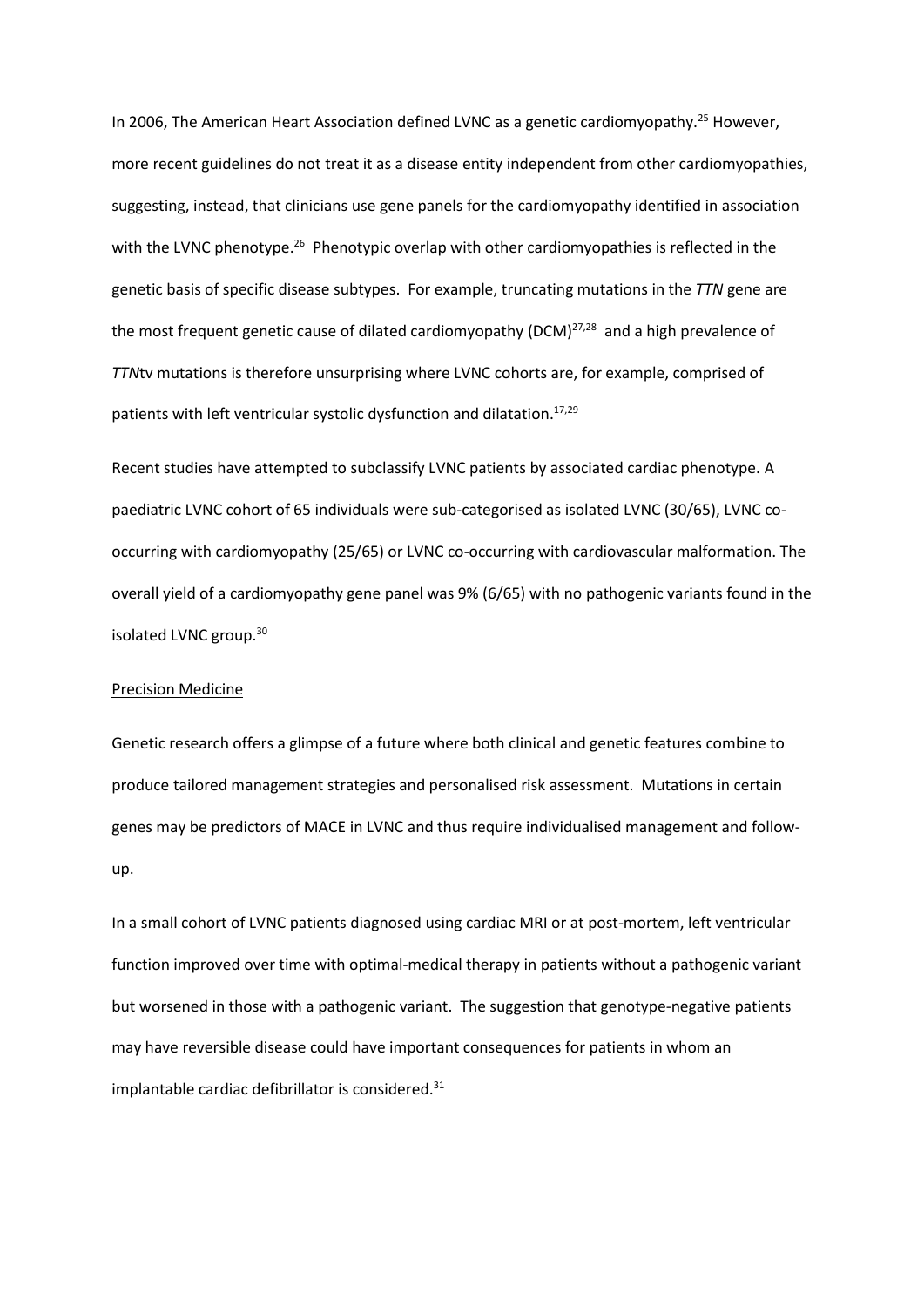Pathogenic *MYH7* variants are consistently prevalent in LVNC cohorts and, overall, seem to carry a lower risk of MACE.<sup>14</sup> Non-compaction with a DCM phenotype was associated with variants in the tail domain of *MYH7*. Variants in this location interfere with the binding site for *TTN* and thus may be more likely to cause a dilated phenotype**.** Right ventricular dysfunction was also more common in *MYH7* tail-domain variants versus those in the head domain. Variant location in *MYH7* therefore seems to influence phenotype. This is important as LVNC with a dilated phenotype seems to result in poorer outcomes.<sup>15</sup>

#### Improved Phenotyping

Endocardial trabeculae are a feature of the normal left ventricle and their extent varies among healthy subjects of different racial backgrounds. Current imaging criteria for LVNC do not account for this normal spectrum and are mostly semi-quantitative, relying on subjective delineation of endocardial borders that fails to consider the complex three-dimensional architecture of the myocardium. As a consequence, existing methods for diagnosis of LVNC correlate poorly and have low reproducibility. By using a box-counting method on CMR short-axis cine stacks, fractional dimension (FD), a unitless index that measures how completely a complex structure fills space, has been shown to have a characteristic pattern from base to apex along the LV (**figure 2** <sup>32</sup>). In healthy volunteers, black individuals have a higher FD than whites in the apical third of the left ventricle and when comparing LVNC (defined using existing CMR criteria) with healthy volunteers, maximal apical FD is higher in LVNC. Importantly, the fractal method appears more accurate and reproducible than other CMR criteria for LVNC.<sup>7</sup>

In a recent study of image-derived cardiac phenotypes of 18,096 UK Biobank participants, fractal analysis of cardiac MRI data was used to define trabecular morphology. A genome-wide association study was then performed, identifying 16 significant loci containing genes associated with haemodynamic phenotypes and regulation of cytoskeletal arborisation.<sup>33</sup> Trabeculae-associated loci were analysed for relationships with cardiovascular disease with linkage disequilibrium techniques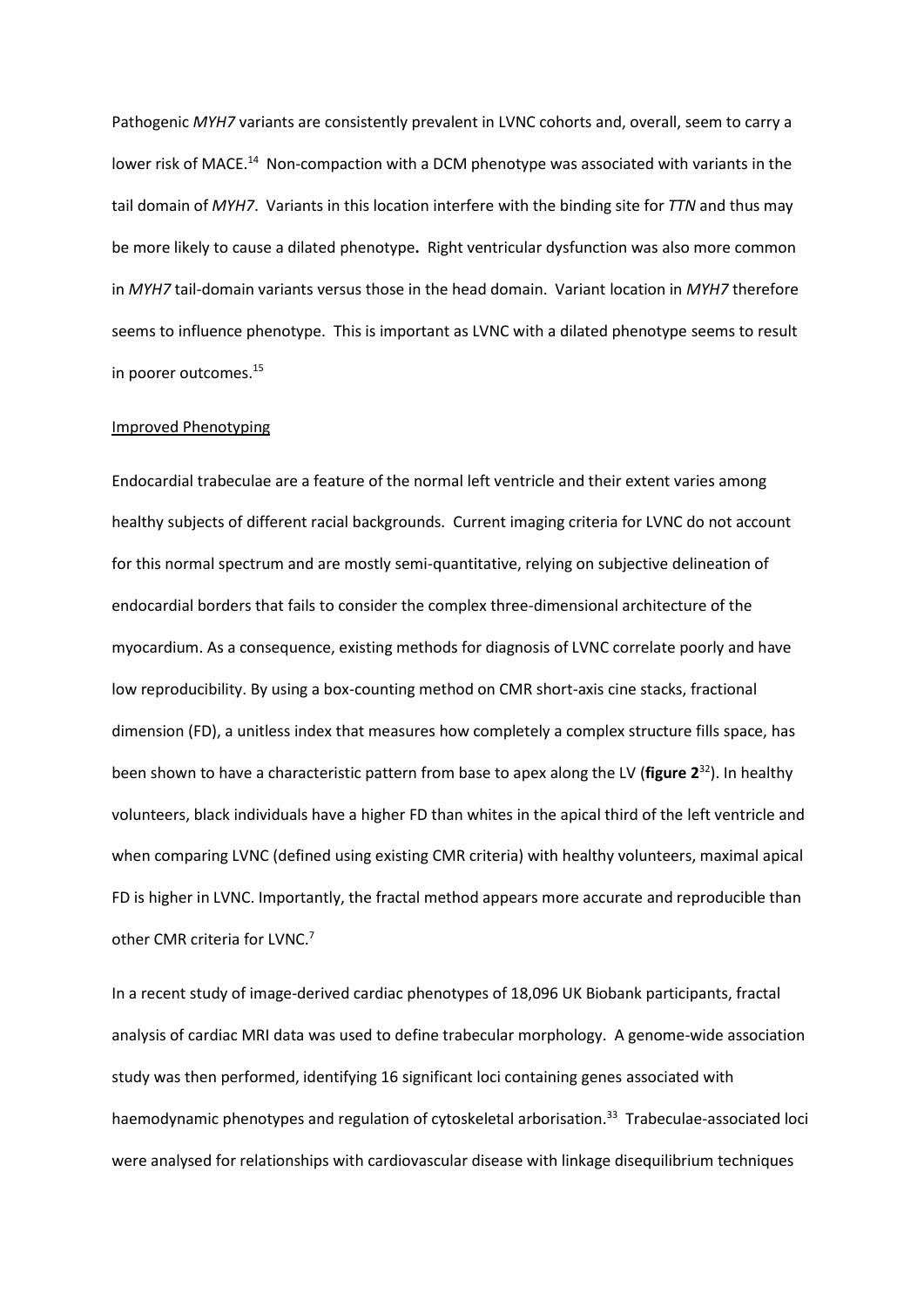used to screen for genetic correlations between trabecular complexity and patient traits. Diagnosed vascular or heart problems were strongly correlated with decreased complexity of trabeculations while hypertension phenotypes were associated with increased trabecular complexity. Curiously, loci associated with decreasing trabecular complexity were found to be associated with increased susceptibility to both dilated cardiomyopathy and heart failure phenotypes; the locus around *GOSR2* (involved in cytoskeletal actin dynamics) showed a particularly strong association (yet to be replicated). The relationship of this observation to the increased propensity to cardiomyopathy and heart failure in patients with an embryonic non-compaction phenotype remains unclear. A number of identified loci overlapped with sarcomeric genes, such as *TTN* and *TNNT2*, previously reported in association with LVNC.

Observational data from the same UK Biobank study was used to show that increasing fractal dimension was associated with higher stroke volume, stroke work and contractility. This correlated with a biomechanical simulation which suggested a relationship between trabecular complexity and ventricular performance. Fractal analysis techniques were applied to cardiac MRI scans from DCM patients, showing greater trabecular complexity than in control participants. The authors suggested that trabeculae maintained cardiac performance in both healthy and failing hearts by increasing contractility and stroke work, but given the inability of the heart to generate new trabeculae, this seems counterintuitive and may simply reflect hypertrophy of existing structures.

#### **Conclusions**

Where hypertrabeculation is extreme, LVNC is easily diagnosed. Where it is mild, caution should be exercised when labelling a patient with the diagnosis. Emphasis should be placed on clinical assessment, family history and the elucidation of other signs consistent with myocardial abnormalities.<sup>34</sup> When the diagnosis is clear, genetic counselling and testing should be considered. New diagnostic methods such as fractal analysis may offer more accurate phenotyping and facilitate the creation of clearly defined LVNC study cohorts.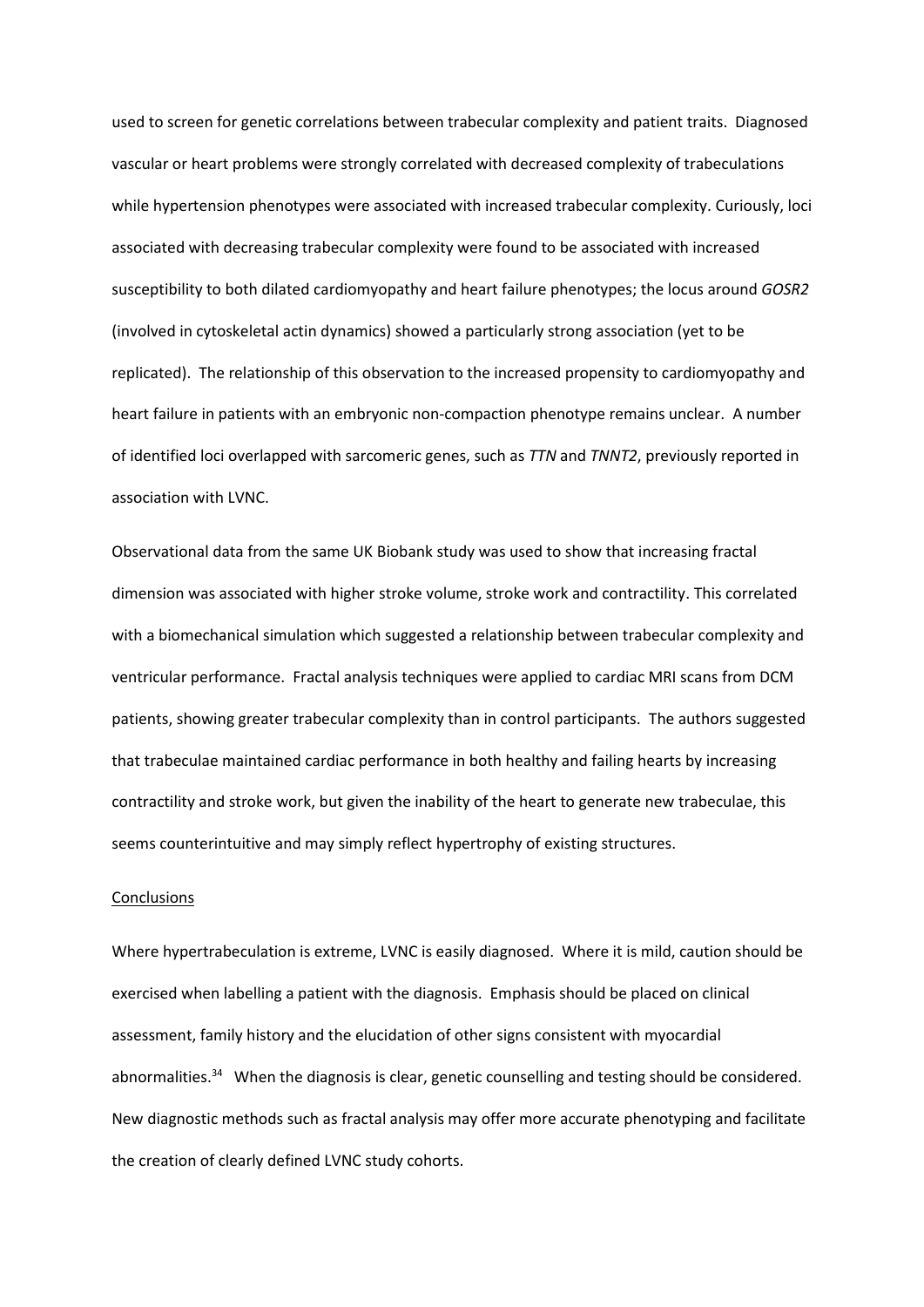## Bullet points:

- 1) Caution must be exercised when diagnosing left ventricular non-compaction.
- 2) Genetic testing may be indicated where the diagnosis is clear and particularly in the presence of additional myocardial abnormalities, syndromic features or a family history of cardiomyopathy.
- 3) More accurate phenotyping and genotype-phenotype correlation is required to better characterise the underlying genetic architecture of LVNC.

Acknowledgements: none Financial support and sponsorship: none Conflicts of interest: none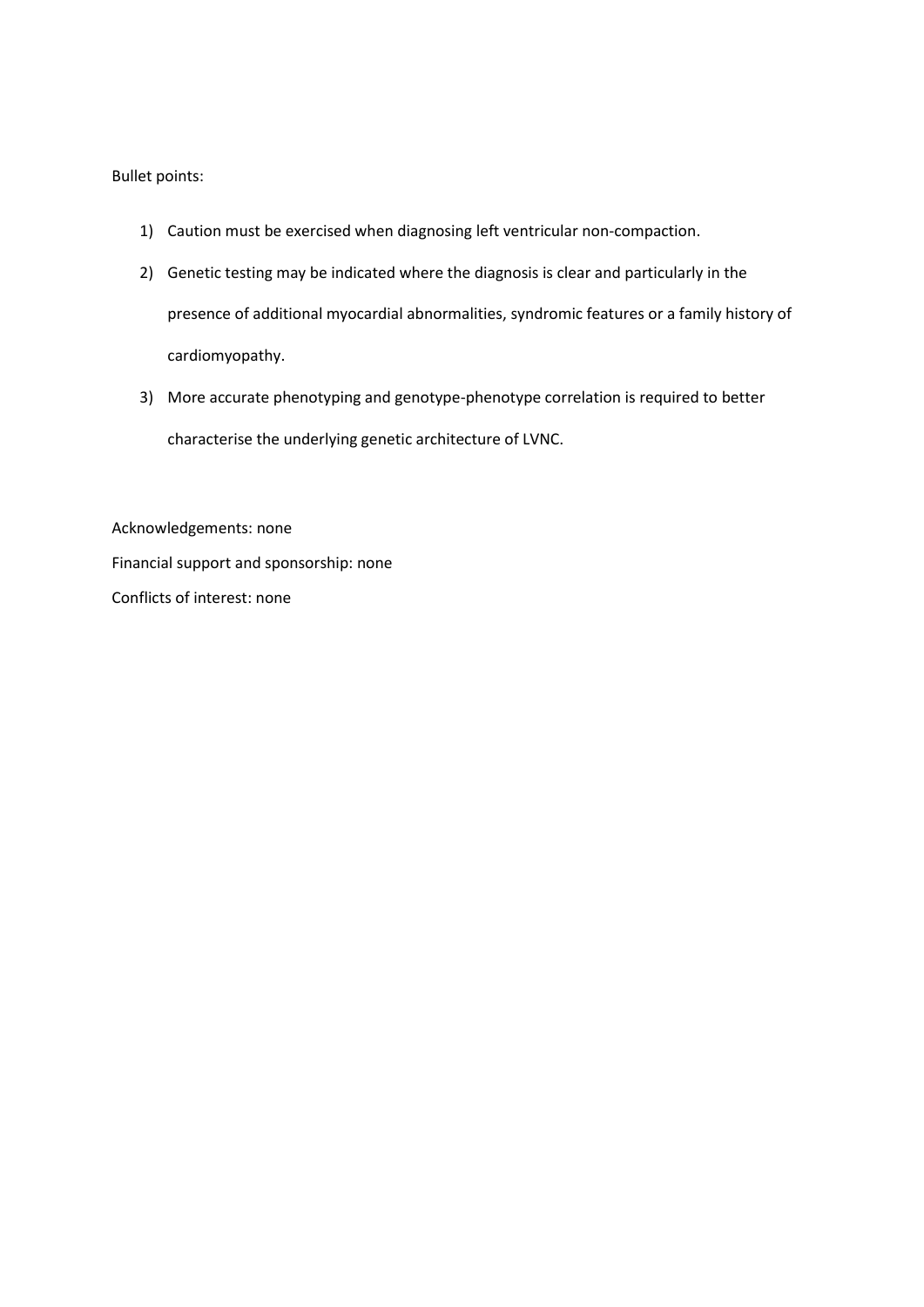# References

- 1. Towbin, J. A., Lorts, A. & Jefferies, J. L. Left ventricular non-compaction cardiomyopathy. in *The Lancet* vol. 386 813–825 (Lancet Publishing Group, 2015).
- 2. Bleyl, S. B. *et al.* Neonatal, lethal noncompaction of the left ventricular myocardium is allelic with Barth syndrome. *Am. J. Hum. Genet.* **61**, 868–872 (1997).
- 3. Petersen, S. E. *et al.* Left ventricular non-compaction: Insights from cardiovascular magnetic resonance imaging. *J. Am. Coll. Cardiol.* **46**, 101–105 (2005).
- 4. Jenni, R., Oechslin, E., Schneider, J., Attenhofer Jost, C. & Kaufmann, P. A. Echocardiographic and pathoanatomical characteristics of isolated left ventricular non-compaction: A step towards classification as a distinct cardiomyopathy. *Heart* **86**, 666–671 (2001).
- 5. Chin, T. K., Perloff, J. K., Williams, R. G., Jue, K. & Mohrmann, R. Isolated noncompaction of left ventricular myocardium. A study of eight cases. *Circulation* **82**, 507–513 (1990).
- 6. \*\*Ross, S. B. *et al.* A systematic review and meta-analysis of the prevalence of left ventricular non-compaction in adults. *European Heart Journal* vol. 41 1428-1436b (2020).

A systematic review and metanalysis that serves to highlight the large discrepencies between rates of diagnosis of LVNC across different imaging modalities and the high rates of diagnosis in cohorts of healthy individuals, athletes and patients without cardiac disease.

- 7. Captur, G. *et al.* Fractal analysis of myocardial trabeculations in 2547 study participants: Multi-ethnic study of atherosclerosis1. *Radiology* **277**, 707–715 (2015).
- 8. Oechslin, E. & Jenni, R. Left ventricular non-compaction revisited: A distinct phenotype with genetic heterogeneity? *European Heart Journal* vol. 32 1446–1456 (2011).
- 9. Probst, S. *et al.* Sarcomere gene mutations in isolated left ventricular noncompaction cardiomyopathy do not predict clinical phenotype. *Circ. Cardiovasc. Genet.* **4**, 367–374 (2011).
- 10. Klaassen, S. *et al.* Mutations in sarcomere protein genes in left ventricular noncompaction. *Circulation* **117**, 2893–2901 (2008).
- 11. McNally, E. & Dellefave, L. Sarcomere Mutations in Cardiogenesis and Ventricular Noncompaction. *Trends in Cardiovascular Medicine* vol. 19 17–21 (2009).
- 12. Finsterer, J. & Stöllberger, C. Left Ventricular Noncompaction Syndrome: Genetic Insights and Therapeutic Perspectives. *Current Cardiology Reports* vol. 22 (2020).
- 13. \*\*van Waning, J. I., Moesker, J., Heijsman, D., Boersma, E. & Majoor-Krakauer, D. Systematic Review of Genotype-Phenotype Correlations in Noncompaction Cardiomyopathy. *Journal of the American Heart Association* vol. 8 (2019).

A systematic review of LVNC patients with pathogenic variants aimed at assessing genotypephenotype correlations. Key differences between paediatric and adult cohorts are demonstrated highlighting the need to adjust diagnostic and management strategies by age.

- 14. van Waning, J. I. *et al.* Genetics, Clinical Features, and Long-Term Outcome of Noncompaction Cardiomyopathy. *J. Am. Coll. Cardiol.* **71**, 711–722 (2018).
- 15. \*van Waning, J. I. *et al.* Cardiac Phenotypes, Genetics, and Risks in Familial Noncompaction Cardiomyopathy. *J. Am. Coll. Cardiol.* **73**, 1601–1611 (2019).

A study examining the yield of genetic testing in family members of LVNC patients that highlights the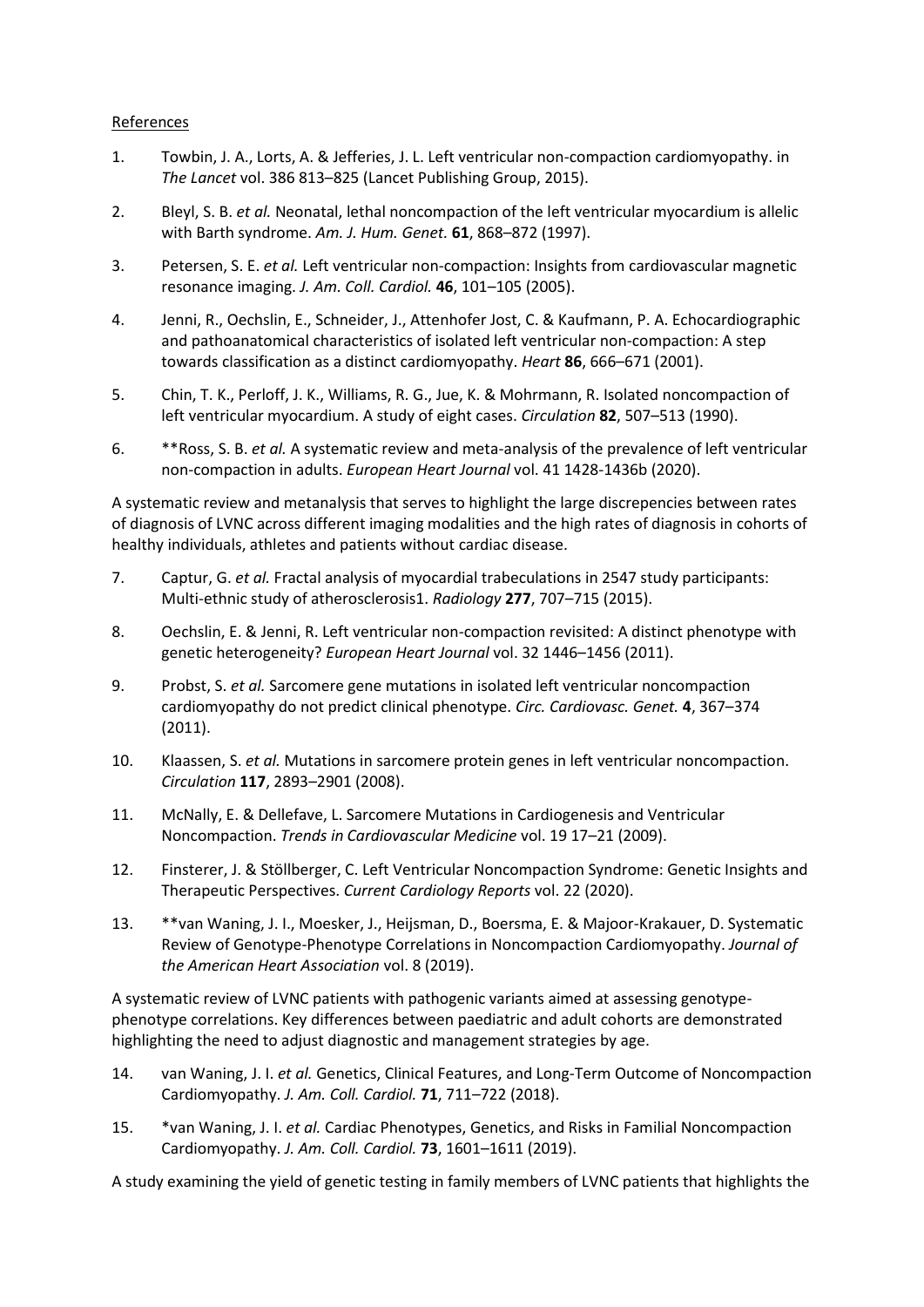potential value of genetic testing above that of clinical screening alone in this population.

16. \*\*Ross, S. B. *et al.* Genetic architecture of left ventricular noncompaction in adults. *Hum. Genome Var.* **7**, 33 (2020).

A small but important study emphasising the low yield of genetic testing in patients presenting outside of family screening, without concurrent syndromic features or other myocardial abnormalities.

17. \*Richard, P. *et al.* Targeted panel sequencing in adult patients with left ventricular noncompaction reveals a large genetic heterogeneity. *Clin. Genet.* **95**, 356–367 (2019).

A prospective study that highlights the potential value of using large gene panels to evaluate cohorts diagnosed with LVNC, yielding variants in less frequently implicated genes such as HCN4 and RYR2

- 18. Richards, S. *et al.* Standards and guidelines for the interpretation of sequence variants: A joint consensus recommendation of the American College of Medical Genetics and Genomics and the Association for Molecular Pathology. *Genet. Med.* **17**, 405–424 (2015).
- 19. Schweizer, P. A., Koenen, M., Katus, H. A. & Thomas, D. A Distinct Cardiomyopathy: HCN4 Syndrome Comprising Myocardial Noncompaction, Bradycardia, Mitral Valve Defects, and Aortic Dilation. *Journal of the American College of Cardiology* vol. 69 1209–1210 (2017).
- 20. Milano, A. *et al.* HCN4 mutations in multiple families with bradycardia and left ventricular noncompaction cardiomyopathy. *J. Am. Coll. Cardiol.* **64**, 745–756 (2014).
- 21. Ohno, S. *et al.* Exon 3 deletion of RYR2 encoding cardiac ryanodine receptor is associated with left ventricular non-compaction. *Europace* **16**, 1646–1654 (2014).
- 22. Frustaci, A. *et al.* Novel α-actin gene mutation p.(Ala21Val) causing familial hypertrophic cardiomyopathy, myocardial noncompaction, and transmural crypts. clinical-pathologic correlation. *J. Am. Heart Assoc.* **7**, (2018).
- 23. Monserrat, L. *et al.* Mutation in the alpha-cardiac actin gene associated with apical hypertrophic cardiomyopathy, left ventricular non-compaction, and septal defects. *Eur. Heart J.* **28**, 1953–1961 (2007).
- 24. Yoshida, Y. *et al.* A novel ACTC1 mutation in a young boy with left ventricular noncompaction and arrhythmias. *Hear. Case Reports* **2**, 92–97 (2016).
- 25. Maron, B. J. *et al.* Contemporary definitions and classification of the cardiomyopathies: An American Heart Association Scientific Statement from the Council on Clinical Cardiology, Heart Failure and Transplantation Committee; Quality of Care and Outcomes Research and Functional Genomics and Translational Biology Interdisciplinary Working Groups; and Council on Epidemiology and Prevention. *Circulation* **113**, 1807–1816 (2006).
- 26. \*Musunuru, K. *et al.* Genetic Testing for Inherited Cardiovascular Diseases: A Scientific Statement From the American Heart Association. *Circ. Genomic Precis. Med.* **13**, e000067 (2020).

Contains a change to previous guidance, no longer treating LVNC as a distinct disease entity, suggesting clinicians use a gene panel appropriate for the associated cardiomyopathy instead

- 27. Mcnally, E. M. & Mestroni, L. Dilated cardiomyopathy: genetic determinants and mechanisms HHS Public Access. *Circ Res* **121**, 731–748 (2017).
- 28. Akhtar, M. M. *et al.* Clinical Phenotypes and Prognosis of Dilated Cardiomyopathy Caused by Truncating Variants in the TTN Gene . *Circ. Hear. Fail.* (2020)